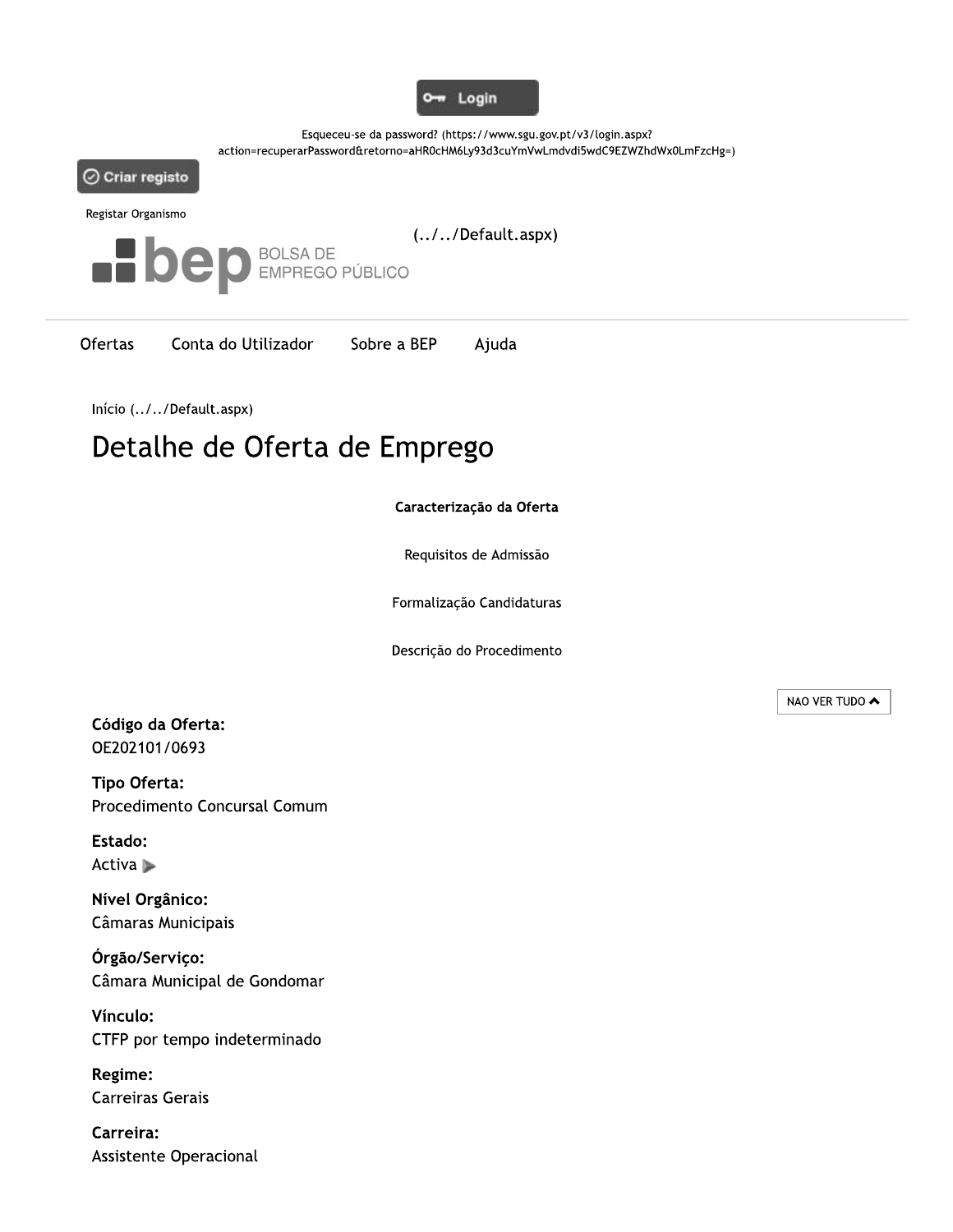### Categoria: **Assistente Operacional**

**Grau de Complexidade:** 

 $\mathbf{1}$ 

Remuneração: 665,00€

**Suplemento Mensal:** 0,00 EUR

## Caracterização do Posto de Trabalho:

^4. As constantes no Anexo à Lei Geral do Trabalho em Funções Públicas (LTFP), aprovada em anexo à Lei n 35/2014, de 20 de junho e alterada pelas Leis n.º 84/2015, de 7 de agosto, n.º 18/2016, de 20 de junho, n.º 42/2016, de 28 de dezembro, n.º 25/2017, de 30 de maio, referido no n.º 2, do Artigo 88.º, às quais corresponde o grau 1 de complexidade funcional e as que resultam da caracterização do posto de trabalho anexo ao mapa de pessoal da Câmara Municipal de Gondomar.

| Local Trabalho                  | N°<br><b>Postos</b> | Morada                 | Localidade | Código Postal              | <b>Distrito</b> | Concelho |
|---------------------------------|---------------------|------------------------|------------|----------------------------|-----------------|----------|
| Câmara Municipal de<br>Gondomar |                     | Praça Manuel<br>Guedes |            | 4420193<br><b>GONDOMAR</b> | Porto           | Gondomar |

**Total Postos de Trabalho:** 

 $\overline{7}$ 

# Quota para Portadores de Deficiência:

 $\mathbf 1$ 

# Observações:

Procedimento destinado a regularizar os vínculos nos termos da Lei do Orçamento de Estado para 2021 (Lei nº 75-B/2020, de 31/12), a trabalhadores com relação jurídica de emprego público por tempo determinado, a termo resolutivo certo.

Nota: Habilitações Literárias - Escolaridade obrigatória, de acordo com a idade.

# Relação Jurídica Exigida:

Nomeação definitiva Nomeação transitória, por tempo determinável Nomeação transitória, por tempo determinado CTFP por tempo indeterminado CTFP a termo resolutivo certo CTFP a termo resolutivo incerto Sem Relação Jurídica de Emprego Público

# Requisitos para a Constituição de Relação Jurídica :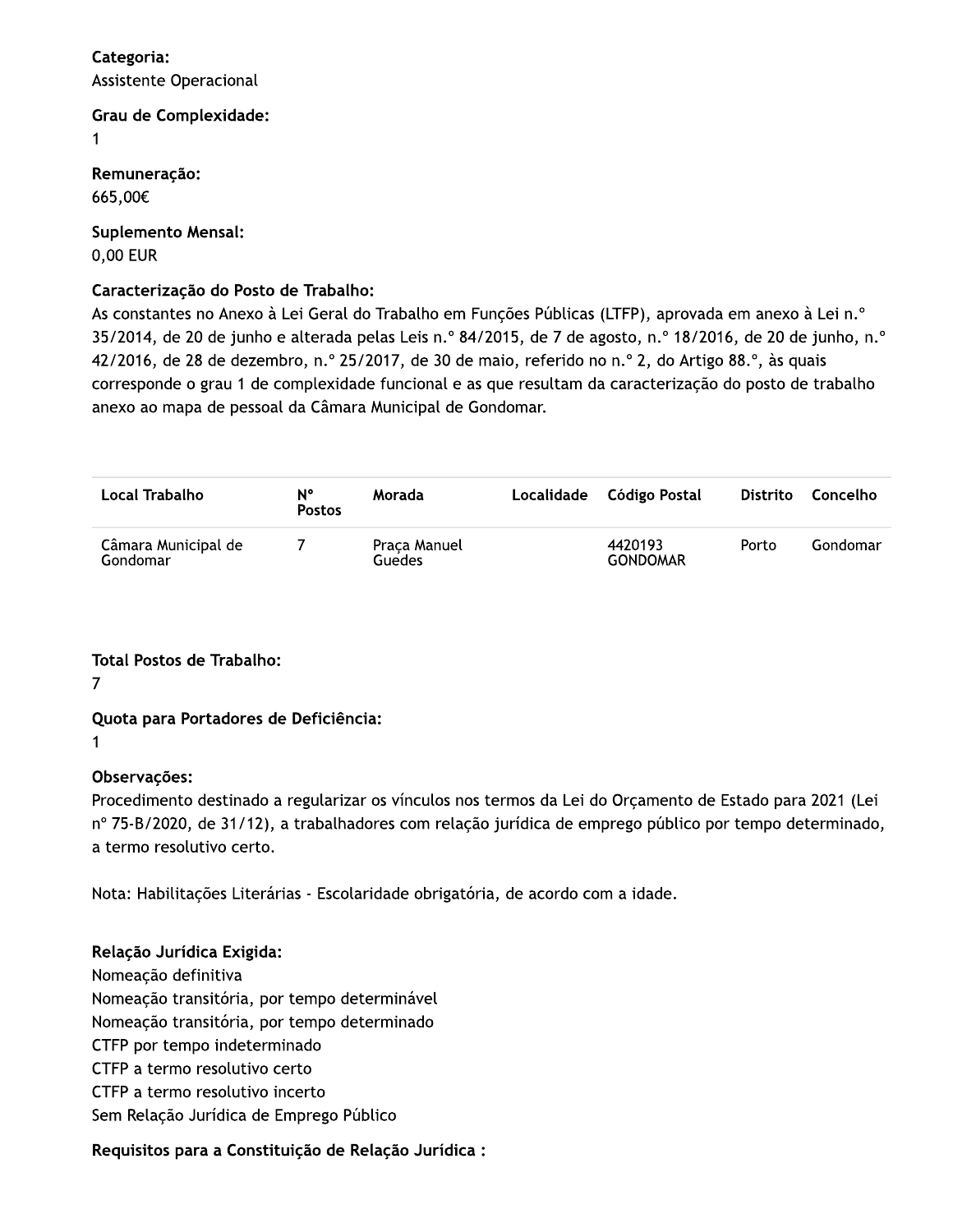a) Nacionalidade Portuguesa, quando não dispensada pela Constituição, convenção internacional ou lei especial;

b) 18 anos de idade completos;

c) Não inibição do exercício de funções públicas ou não interdição para o exercício daquelas que se propõe desempenhar;

d) Robustez física e perfil psíquico indispensáveis ao exercício das funções;

e) Cumprimento das leis de vacinação obrigatória.

Requisitos de Nacionalidade:

Sim

Habilitação Literária:

Habilitação Ignorada

Admissão de candidatos não titulares da habilitação exigida: Não

### **Outros Requisitos:**

O presente procedimento concursal é aberto de acordo com o estipulado no Orçamento de Estado para o ano de 2021, aprovado pela Lei nº.75-B/2020 de 31 de dezembro (art.º 60º) que veio estabelecer, excecionalmente, para as Autarquias Locais, no âmbito do processo de transferências regulado pela Lei nº. nº. 50/2018, de 16 de agosto, a conversão de vínculos de emprego público a termo resolutivo em vínculos de emprego público por tempo indeterminado;

Envio de candidaturas para: Município de Gondomar

**Contatos:** 224660500

Data Publicitação: 2021-02-01

Data Limite: 2021-02-12

### Jornal Oficial e Órgão de Comunicação Social:

Descrição do Procedimento: **AVISO** 

Abertura de procedimento Concursal comum para o preenchimento de sete postos de trabalho do Mapa de Pessoal desta Câmara Municipal, na modalidade de relação jurídica de emprego público por tempo indeterminado, restrito a candidatos que estejam abrangidos com o estipulado no Orçamento de Estado para o ano de 2021, aprovado pela Lei nº.75-B/2020 de 31 de dezembro - As Autarquias Locais, no âmbito do processo de transferências regulado pela Lei nº. nº. 50/2018, de 16 de agosto, excecionalmente, podem efetuar a conversão a de vínculos de emprego público a termo resolutivo em vínculos de emprego público por tempo indeterminado;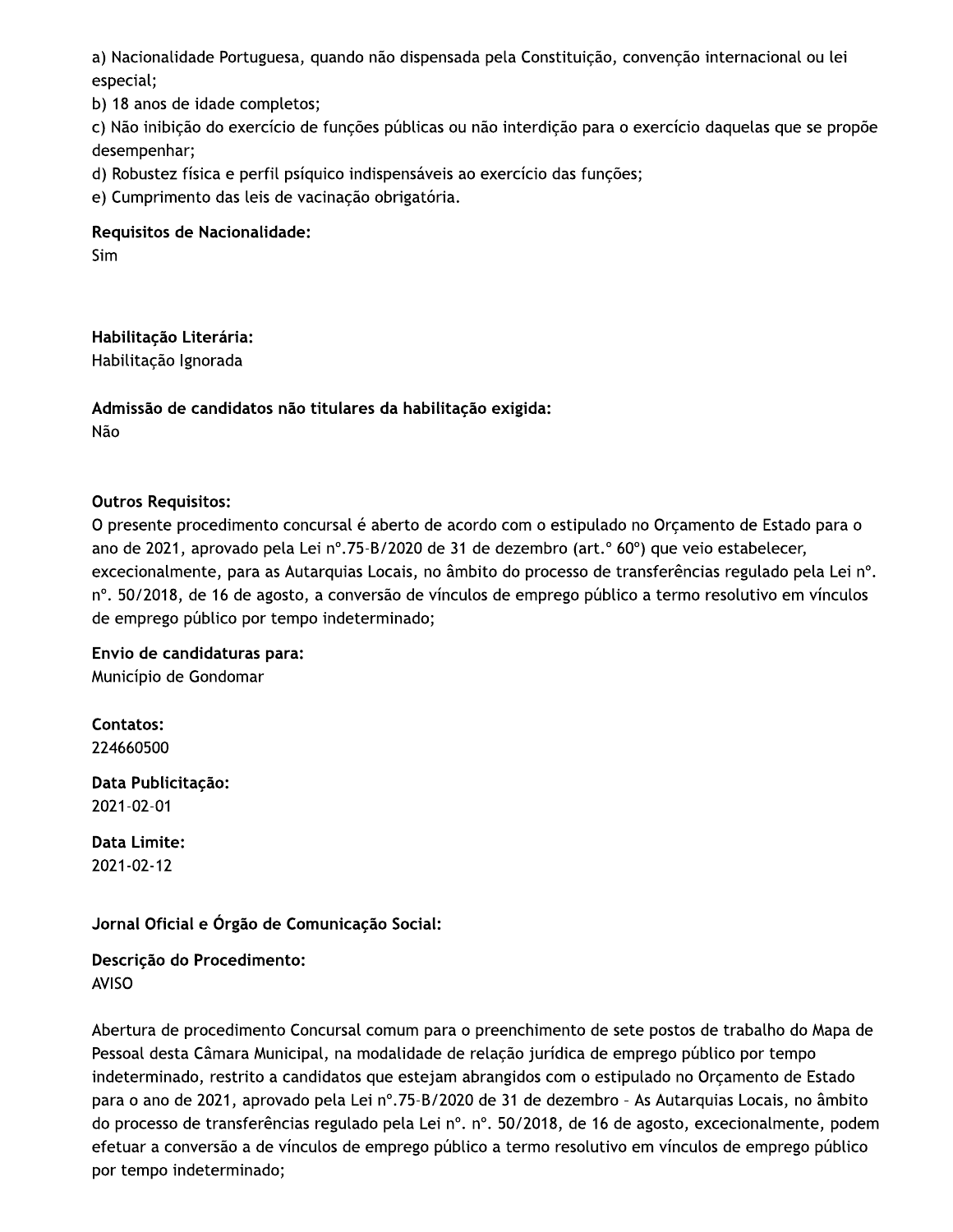1. Nos termos do disposto nos artigo 60°, da Lei nº 75-B/2020 de 31 de dezembro, torna-se público que, por deliberação Camarária de 21 de janeiro de 2021, se encontra aberto, pelo prazo de 10 (dez) dias úteis a contar da publicação do presente aviso na Bolsa de Emprego Público (BEP) e na página eletrónica do Município de Gondomar, procedimento concursal comum para a constituição de relação jurídica de emprego público por tempo indeterminado, tendo em vista o preenchimento de sete (7) postos de trabalho, previstos no Mapa de Pessoal do Município de Gondomar, na carreira e categoria de assistente operacional, para o desempenho de funções de Auxiliar de Ação Educativa

2. Legislação aplicável: Lei nº 75-B/2020 de 31 de dezembro: Lei nº. nº. 50/2018, de 16 de agosto: Lei Geral do Trabalho em Funções Públicas, doravante designada LTFP e aprovada em anexo à Lei n.º 35/2014, de 20 de junho, na sua atual redação e Portaria n.º 125-A/2019, de 30 de abril

3. Local de Trabalho: Município de Gondomar.

4. O procedimento Concursal destina-se à ocupação de sete (7) postos de trabalho do Mapa de Pessoal do Município de Gondomar, na modalidade de contrato de trabalho em funções públicas por tempo indeterminado, nos termos constantes do artigo 40.º e seguintes da LTFP.

5. Caracterização sumária das funções por posto de trabalho: - As constantes no Anexo à Lei Geral do Trabalho em Funções Públicas (LTFP), aprovada em anexo à Lei n.º 35/2014, de 20 de junho e alterada pelas Leis n.º 84/2015, de 7 de agosto, n.º 18/2016, de 20 de junho, n.º 42/2016, de 28 de dezembro, n.º 25/2017, de 30 de maio, referido no n.º 2, do Artigo 88.º, às quais corresponde o grau 1 de complexidade funcional e as que resultam da caracterização do posto de trabalho anexo ao mapa de pessoal da Câmara Municipal de Gondomar.

Ref.<sup>a</sup> A - sete (7) postos na área da Auxiliar da Ação Educativas - Executar tarefas nos Agrupamento de Escolas deste Munício.

6. Fundamentos para a abertura do procedimento concursal comum: o presente procedimento concursal é aberto de acordo com o estipulado no Orçamento de Estado para o ano de 2021, aprovado pela Lei nº.75-B/2020 de 31 de dezembro, que veio estabelecer, excecionalmente, para as Autarquias Locais, no âmbito do processo de transferências regulado pela Lei nº. nº. 50/2018, de 16 de agosto, a conversão de vínculos de emprego público a termo resolutivo em vínculos de emprego público por tempo indeterminado; As Autarquias Locais, no âmbito do processo de transferências regulado pela Lei nº. 50/2018, de 16 de agosto, a conversão de vínculos de emprego público a termo resolutivo em vínculos de emprego público por tempo indeterminado;

7. Habilitações literárias exigidas: Escolaridade Obrigatória de acordo com a idade. Não é admitida a substituição do nível habilitacional exigido, por formação ou experiência profissional.

8. Posição remuneratória: posição remuneratória da categoria de base da carreira de Assistente Operacional, 4ª. Posição, nível 4 da tabela remuneratória única, que corresponde à retribuição mínima mensal garantida (RMMG), no valor de 665,00€.

9. Requisitos de admissão relativos ao trabalhador:

9.1. Exerça funções que correspondam ao conteúdo funcional da referência a concurso (funções/serviço) com vínculo jurídico a termo resolutivo certo;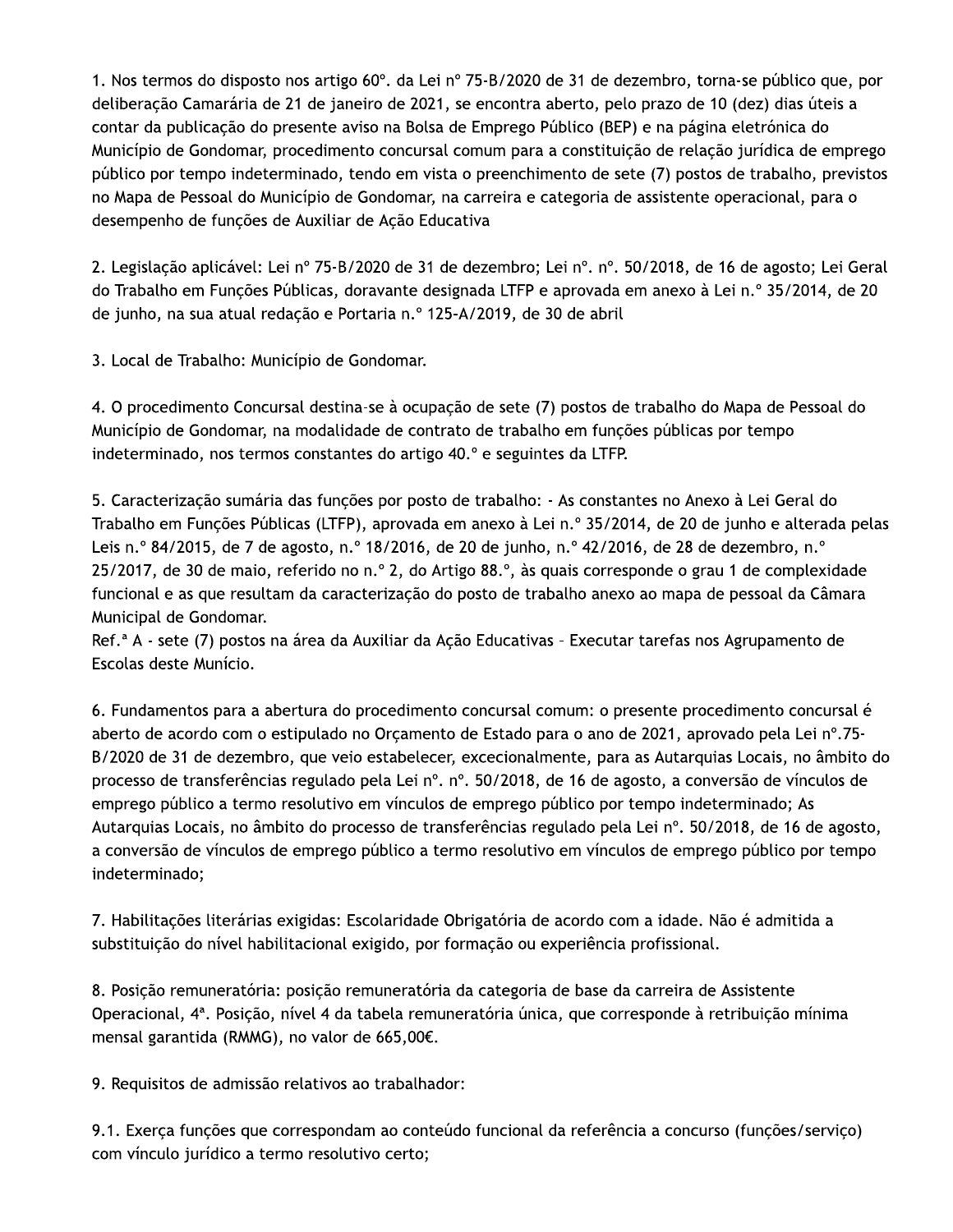9.2 Ser detentor dos requisitos cumulativos, enunciados no artigo 17°. da LTFP:

a) Nacionalidade Portuguesa, quando não dispensada pela Constituição, por convenção internacional ou por lei especial;

b) 18 Anos de idade completos;

c) Não inibição do exercício de funções públicas ou não interdição para o exercício daquelas que se propõe desempenhar;

d) Robustez física e perfil psíquico indispensáveis ao exercício das funções;

e) Cumprimento das leis de vacinação obrigatória.

9.3 Possuir as habilitações literárias constantes do ponto 7 do presente aviso.

10. Forma e prazo de apresentação das candidaturas:

10.1 Prazo: dez dias úteis a contar da data da publicação do presente aviso na Bolsa de Emprego Público (www.bep.gov.pt) e na página eletrónica desta entidade (www.cm-gondomar.pt).

10.2 Formalização de candidatura: - FORMALIZAÇÃO DAS CANDIDATURAS - As candidaturas deverão ser formalizadas utilizando a plataforma de serviços on-line disponível na página eletrónica do município (www.cm-gondomar.pt - Balcão Virtual - serviços on-line), mediante o preenchimento do respetivo formulário e da submissão dos documentos de habilitação da candidatura (formulário de candidatura, certificado de habilitações, Curriculum vitae detalhado, datado e assinado, do qual conste, designadamente, as habilitações literárias, as funções que exerce, bem como as que exerceu, com indicação dos períodos de duração e atividades relevantes; a formação profissional detida, com indicação das ações de formação finalizadas, entidades que as promoveram, duração e datas de realização, juntando cópias dos respetivos certificados, sob pena de os mesmos não serem considerados; bem como qualquer outro elemento que considere relevante para a apreciação curricular a fazer; formação profissional, etc).

10.2.1 - Todos os documentos devem ser entregues no formato PDF, com o nome identificativo do documento submetido, sem carateres especiais ( $\zeta$ ,  $\tilde{a}$ ,  $\tilde{o}$ ,  $\#$ , etc.).

10.2.2 - As candidaturas podem ser submetidas sem registo prévio na plataforma dos serviços on-line do Município de Gondomar.

10.2.3 - Na impossibilidade de submeter a candidatura através dos serviços on-line do Município poderá submetê-los em formato digital, presencialmente, através do atendimento, nos serviços do Balcão Único de Atendimento, durante o horário de expediente, dentro do prazo de apresentação de candidaturas.

10.2.4 - Não são admitidas candidaturas enviadas pelo correio eletrónico ou remetidas em suporte papel.

10.2.5 - Serão excluídos os candidatos que não preencherem corretamente o formulário de candidatura, de forma legível, identificando de forma correta o procedimento. Serão igualmente excluídos os candidatos que não apresentarem os documentos referidos no ponto 10.2.

10.2.6 - As falsas declarações prestadas pelos candidatos serão punidas nos termos da lei. Assiste ao Júri, a faculdade de exigir a qualquer candidato, em caso de dúvida sobre a situação que descreve no seu currículo, a apresentação de documentos comprovativos das suas declarações.

11. Métodos de seleção: O método de seleção aplicável será a Avaliação Curricular e entrevista profissional de seleção;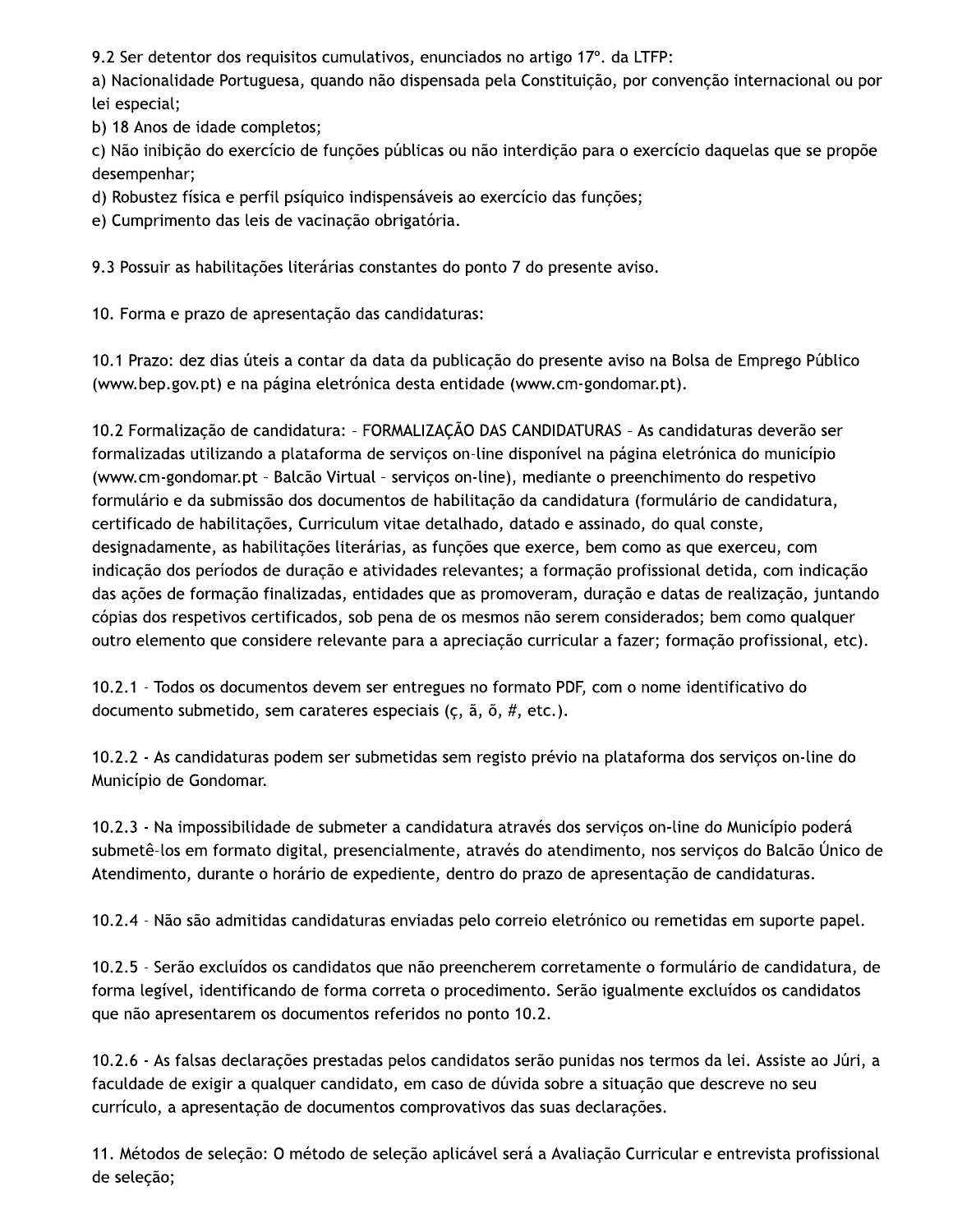11.1. Descrição dos métodos de avaliação:

11.1.1. Avaliação curricular (AC): visa analisar a qualificação dos candidatos, designadamente a habilitação académica ou profissional, percurso profissional, relevância da experiência adquirida e da formação realizada, tipo de funções exercidas, sendo fator de ponderação o tempo de exercício de funções caraterizadoras do posto de trabalho.

11.1.2. Entrevista Profissional de Seleção: visa avaliar de forma objetiva e sistemática, a experiência profissional e aspetos comportamentais evidenciados durante a interação estabelecida entre o entrevistador e entrevistado, nomeadamente os relacionados com a capacidade de comunicação e de relacionamento interpessoal.

12. Motivos de exclusão do presente procedimento:

a) o incumprimento dos requisitos mencionados neste aviso, sem prejuízo dos demais legal ou regularmente previstos;

b) a obtenção de uma valorização inferior a 9,5 valores na avaliação curricular;

c) a não comparência à entrevista profissional de seleção;

d) a obtenção de uma valoração final inferior a 9,5 valores;

e) a prestação de falsas declarações.

13. A valoração e classificação final - A ordenação final será obtida numa escala de 0 a 20 valores, de acordo com a seguinte fórmula:

 $AF = AC$  ou  $AF = AC + EPS$  $\overline{2}$ 

(AF = Avaliação Final; AC = Avaliação Curricular; EPS = Entrevista Profissional de Seleção)

14. Os candidatos são convocados para o segundo método avaliativo, (Entrevista Profissional de Seleção) nos termos da Portaria nº 125-A/2019 de 30 de abril, indicando-se o dia, hora e local;

15. O júri do presente procedimento concursal é constituído pelos seguintes elementos:

Presidente: Júlia Zélia Freitas Ribeiro, Diretora de Departamento de Atendimento Municipal e Inovação; Vogais Efetivos: Maria Isabel Gonçalves de Araújo Aguiar Pereira, Dirigente Intermédia de 3º grau, do Núcleo de Gestão de Recursos Humanos, que substituirá o Presidente do Júri nas suas faltas e impedimentos, Lígia Maria da Silva Nora, Chefe de Divisão de Prospetiva Educativa;

Vogais Suplentes: Diana Maria Marques Gomes Silva, Chefe de Divisão de Habitação Pública e Joana Filipa Ferreira Menezes, Chefe de Divisão de Desenvolvimento Social.

16. As atas do júri, onde constam os parâmetros de avaliação dos métodos de seleção, a grelha classificativa e o sistema de valoração final, são facultados aos candidatos sempre que solicitados, por escrito.

17. A publicitação dos resultados obtidos, é efetuada através de lista ordenada alfabeticamente, afixada em local visível e público nas instalações dos Paços do Município e na sua página eletrónica.

18. Haverá lugar à audiência dos interessados após aplicação de todos os métodos de seleção previstos no ponto 11.

19. As listas unitárias de ordenação final, após homologação, serão afixadas em local visível e público das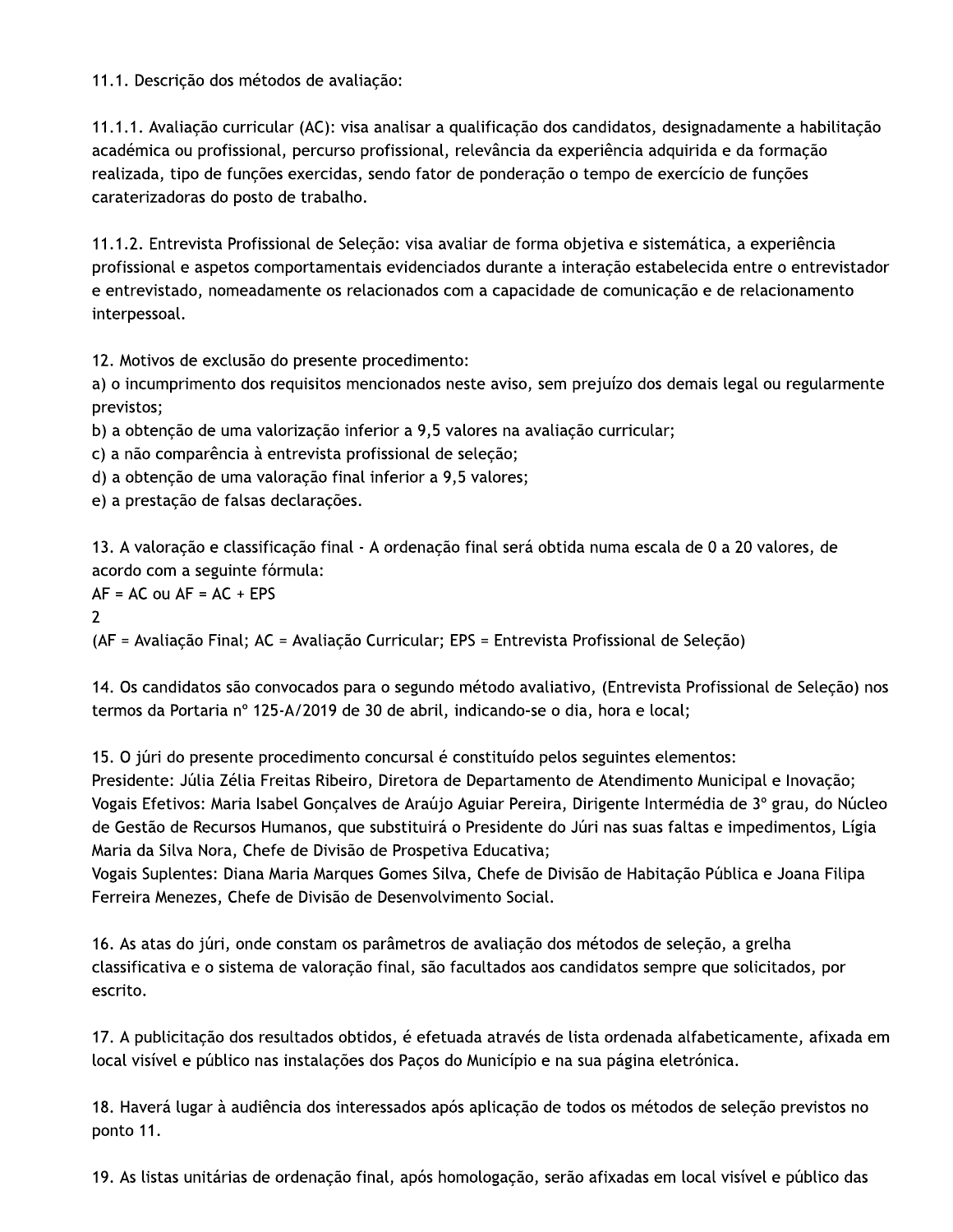instalações da Câmara Municipal, sendo ainda publicado um aviso na 2.ª série do Diário da República com informação sobre a sua publicitação.

20. Nos termos do alº.b) do nº. 2 do artigo 60°. da Lei nº.75-B/2020 de 31 de dezembro, o presente aviso será publicado na Bolsa de Emprego Público (www.bep.gov.pt) e na página eletrónica desta entidade (www.cm-gondomar.pt) Paços do Município, 26 de janeiro de 2021.

Por delegação do Presidente da Câmara Vereadora dos Recursos Humanos, (Dr.<sup>a</sup> Aurora Vieira)

Autorização dos membros do Governo Artigo 30.º da LTFP: Reunião de Câmara de 21 de janeiro de 2021

**く** Voltar

Imprimir para PDF

Imprimir

◆ Voltar ao topo

Entidade gestora

Desenvolvimento e apoio técnico

#### Ofertas

Pesquisar Oferta (Oferta\_Pesquisa\_basica.aspx) Pesquisar Resultados (Pesquisa\_Resultados.aspx) Listar Oferta Dirigentes Superiores (../CReSAP/CReSAP\_Pesquisa.aspx) Formulários

#### Bolsa de Emprego Público

Diploma (../SobreBep/Diploma.aspx) Objetivos (../SobreBep/Objectivos.aspx) Funcionalidades (../SobreBep/Funcionalidades.aspx) Acessibilidade (../Acessibilidade.aspx) Entidade Gestora (../SobreBep/EntidadeGestora.aspx)

#### Links Úteis